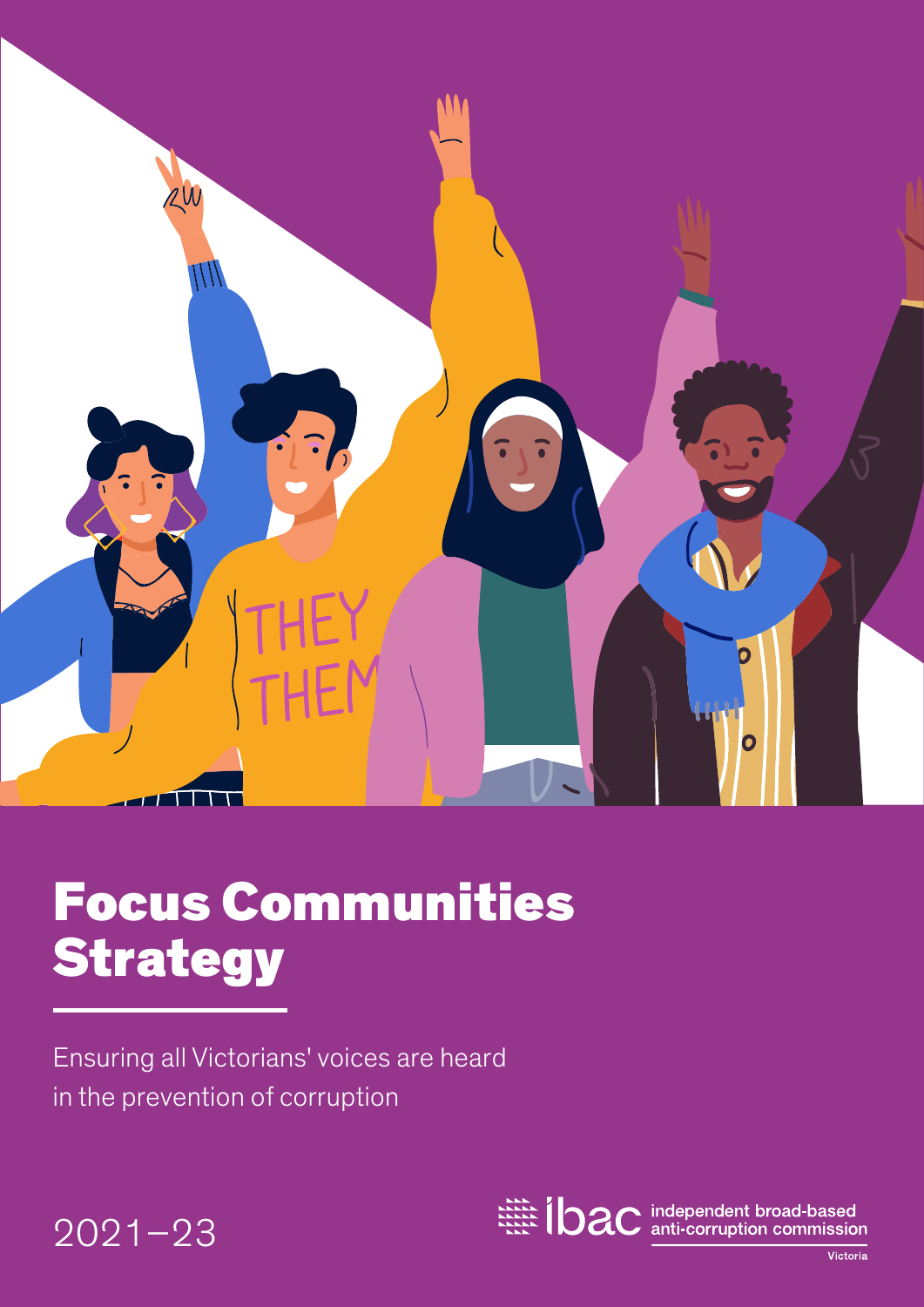

#### Our purpose

The purpose of the Independent Broad-based Anti-Corruption Commission (IBAC) is to prevent and expose public sector corruption and police misconduct.

IBAC needs community members to know about IBAC and to contact us about suspected corruption and police misconduct.

IBAC understands the challenges faced by people making a complaint and that making a complaint or being part of an IBAC investigation may be a difficult or confronting experience.

#### Our strategy

IBAC's Focus Communities Strategy is part of our commitment to ensuring IBAC is accessible, accountable and engaged with our community. The strategy focuses on how IBAC interacts with members of three identified communities: Aboriginal and Torres Strait Islander communities, LGBTIQ+ communities and multicultural communities.

These communities have been selected as the initial focus communities for IBAC's strategy because existing projects or relationships have been formed or are underway with these community stakeholders. We recognise the intersectionality of these communities, and the overlapping forms of discrimination these communities may experience. Many of the activities in the strategy will benefit the Victorian community.

The strategy supports IBAC's commitment under the *Charter of Human Rights and Responsibilities Act 2006* and the *Public Administration Act 2004*.

#### Focus communities

The three identified communities of initial focus for this strategy are growing in Victoria. These communities are often less visible and less well understood. Statistics illustrate the diversity and scale of the respective communities in Victoria.

Following is more information on the key demographic statistics.

#### Acknowledgements

At IBAC, we respect the diverse range of life experiences, skills, abilities, cultural backgrounds, and knowledge that staff, stakeholders and the community bring to creating a public sector and police organisation that Victoria can trust.

We acknowledge the Traditional Owners of country throughout Australia and their continuing connection to land, sea and community. We pay respect to them and their cultures and to elders past, present and future. We reside on Wurundjeri lands.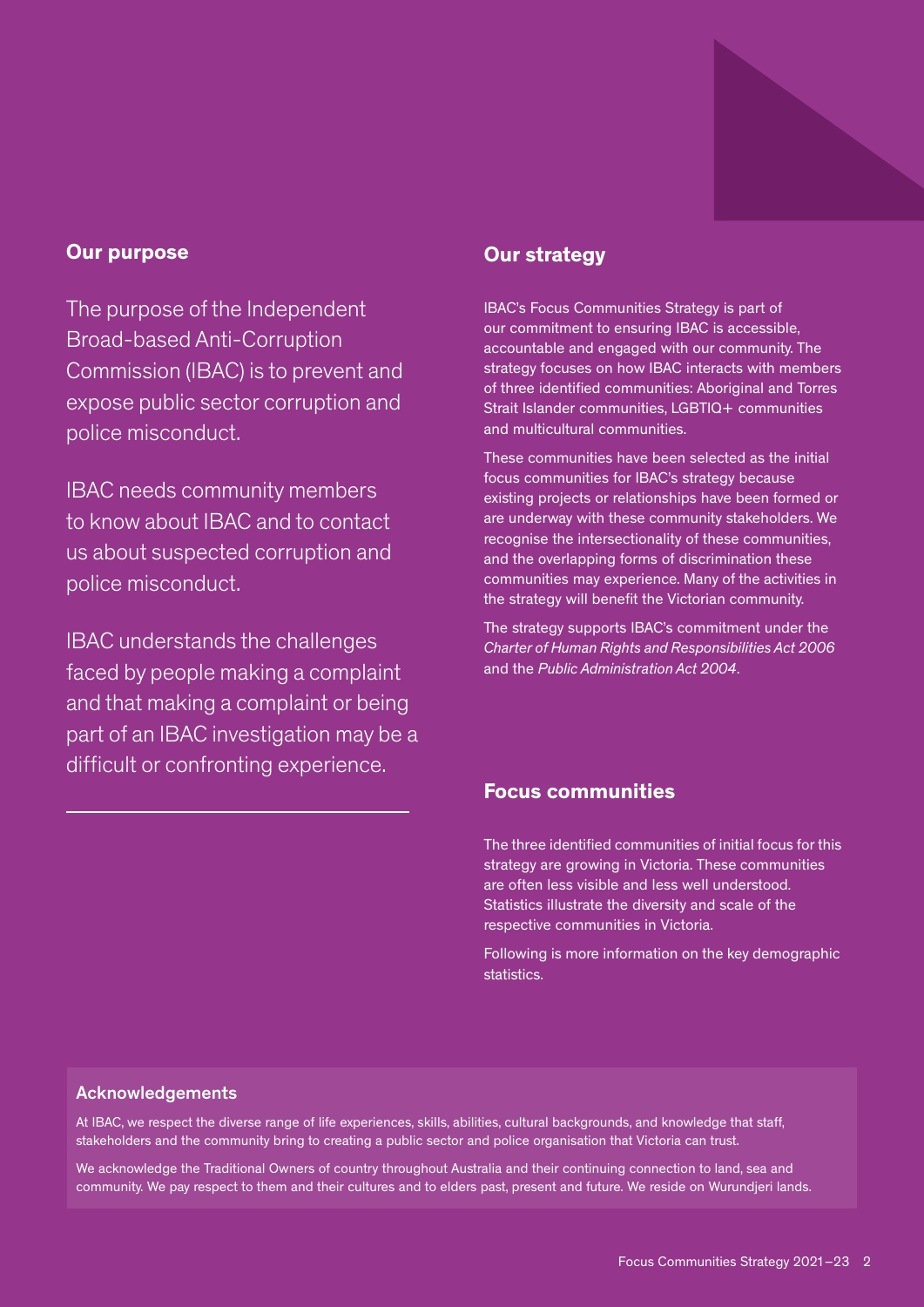### **Multicultural** communities\*

### 1.5+ million

Victorians speak a language other than English (26%)

4.5% have low or no English language proficiency

53% increase in CALD population (between 2006–2016)

### Aboriginal and Torres Strait Islander communities\*

### 47,788

Aboriginal and/or Torres Strait Islander people live in Victoria

They comprise

0.8%

of the Victorian population

Grew by 26% 9,796 people (between 2011–2016)

# Key demographic statistics about focus communities in Victoria



### LGBTIQ+ communities\*\*

### $3 - 4%$

of the population identify as gay, lesbian or bisexual (estimated by International & Australian research)

### 25 years +

This figure is larger among Australians in this age group. Some evidence in Australia that reporting of LGBTIQ+ identity may be growing.

\*ABS 2016. 2016 Census QuickStats: Rest of Vic. (abs.gov.au)

\*\*Rainbow Health Victoria 2020. Research Matters: How many people are LGBTIQ? [Researchmatters](https://www.rainbowhealthvic.org.au/media/pages/research-resources/research-matters-how-many-people-are-lgbtiq/4170611962-1612761890/researchmatters-numbers-lgbtiq.pdf)[numbers-lgbtiq.pdf](https://www.rainbowhealthvic.org.au/media/pages/research-resources/research-matters-how-many-people-are-lgbtiq/4170611962-1612761890/researchmatters-numbers-lgbtiq.pdf) (rainbowhealthvic.org.au)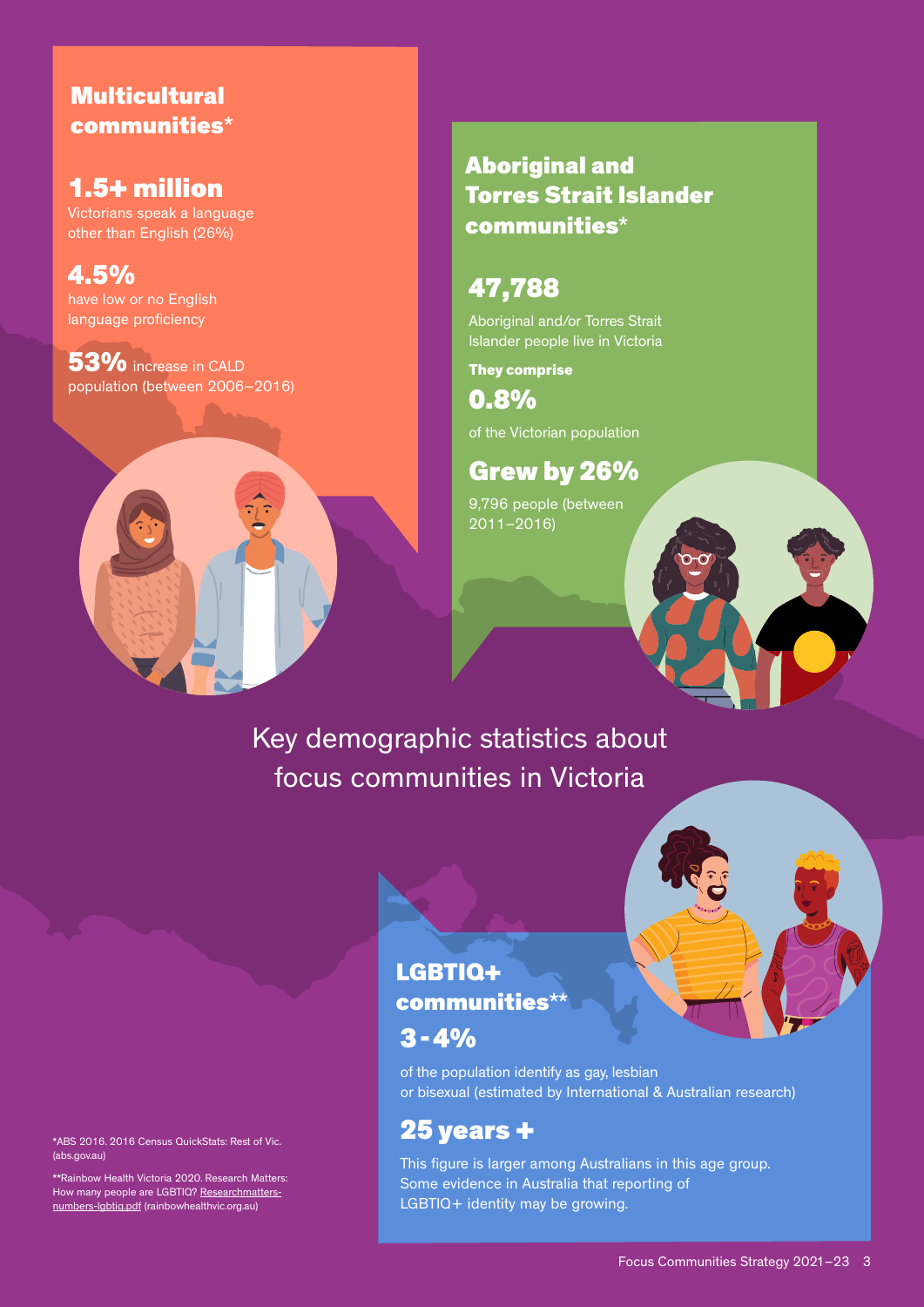# 1. Principles

IBAC's consultation with community members, with community organisations, and with public sector organisations, has highlighted that we need to do more with how we engage with Victorian communities that experience vulnerability and remove the barriers that community members may experience in accessing IBAC and reporting corruption and police misconduct.

Our engagement principles and the approach we are taking to deliver this strategy are:

#### RESPONSIVENESS

> Respond to the needs and input of focus communities quickly.

#### TRANSPARENCY AND INTEGRITY

- > Address community concerns in an open and honest way.
- > Communicate outcomes of community input in IBAC activities in an accessible way.

#### OPENNESS AND AWARENESS

Understand and acknowledge the experiences of focus communities in all decision-making and engagement activities.

#### ACCOUNTABILITY

Provide enough time and resources to ensure that focus communities members can participate in a meaningful way.

#### **INCLUSIVENESS**

- > Remove barriers to accessing IBAC information, services, events.
- > Adopt collaborative and inclusive approaches to activities.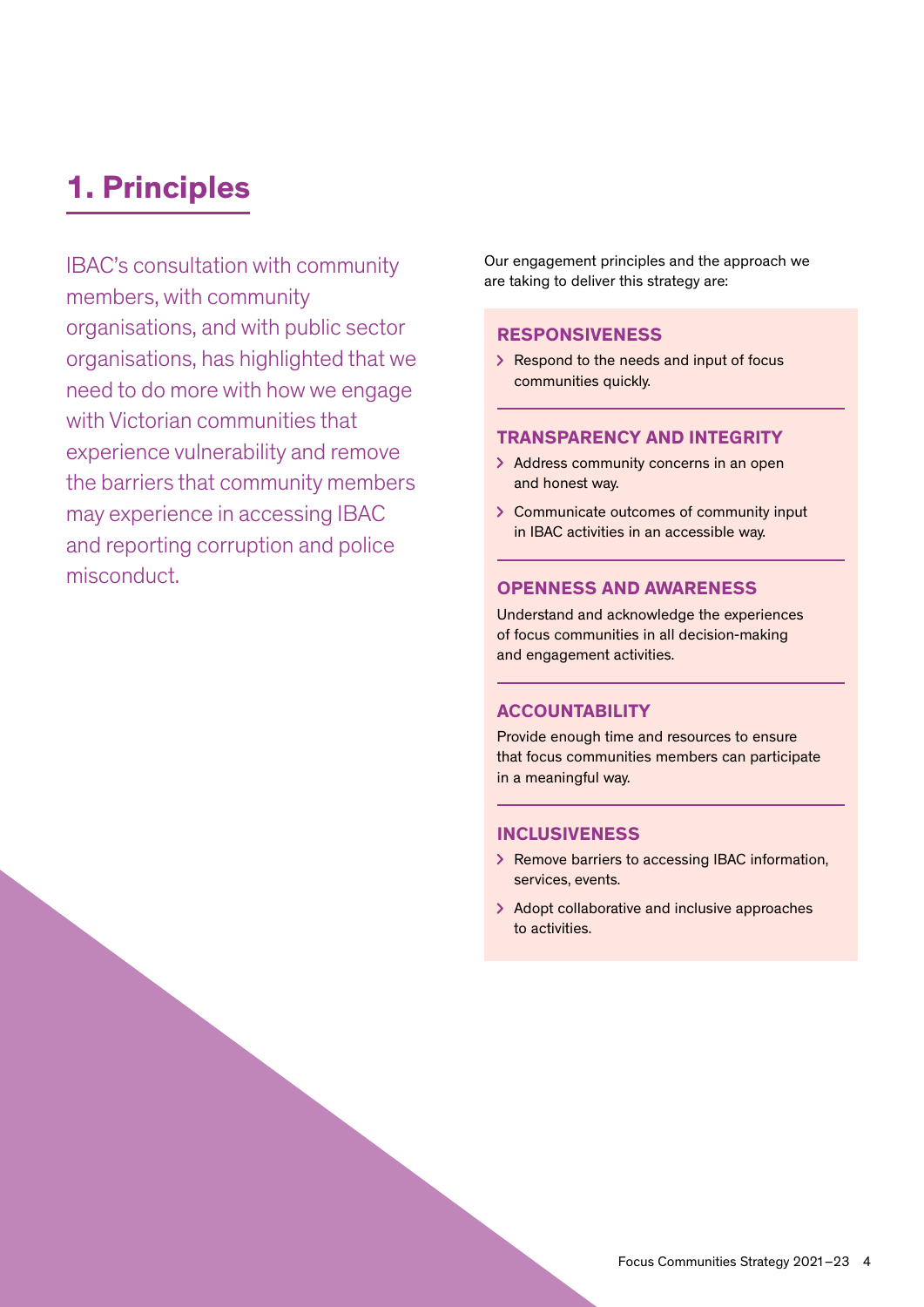# 2. Current state

IBAC currently undertakes a wide range of activities to support engagement and communications with focus communities. IBAC recognises that it must do more to ensure we can expose and prevent corruption.

The below information provides an overview of the work currently undertaken by IBAC to engage with focus communities.

#### Communication, education & resources

IBAC undertakes activities to raise awareness and build trust in our role and ability to manage complaints and investigations effectively via our website, social media, media liaison, stakeholder engagement, public presentations, events, and seminars.

IBAC produces a wide range of information and resources, available in printed form and on our website in multiple community languages. IBAC's website is also compliant with accessibility standards, with provision of services for people who need an interpreter, or people who are deaf, hearing or speech impaired.

#### Complainant support

IBAC's [service charter](https://www.ibac.vic.gov.au/reporting-corruption/our-service-charter), which is available on IBAC's website, explains what can be expected when a complaint is made. Our charter requires that we will be:

- $\geq$  focused on exposing and preventing public sector corruption and police misconduct
- > independent, fair and free of cost
- $\geq$  sensitive and responsive to the circumstances and needs of people who make a complaint.

When people do complain, we commit to provide tailored support for people experiencing vulnerability, members of diverse communities or those with other additional needs. Support may include providing translation services or providing material in a variety of accessible formats and languages. We also put complainants in contact with support agencies to assist with their complaint process.

IBAC also publishes information on available mental [health support services](https://www.ibac.vic.gov.au/reporting-corruption/what-happens-to-your-complaint/mental-health-support) on our website, in recognition that making a complaint can be a challenging experience.

#### Data collection

IBAC has developed a road map to improve complainants' experience with IBAC's complaint form and to promote inclusivity that is aligned with data collection standards. A key adjustment includes collecting personal information through the provision of a non-mandatory inclusive gender question, capturing when a complaint is made by or on behalf of a minor, and ensuring that the question asking whether a complainant identifies as an Aboriginal or Torres Strait Islander person aligns with the Standard Indigenous Question.



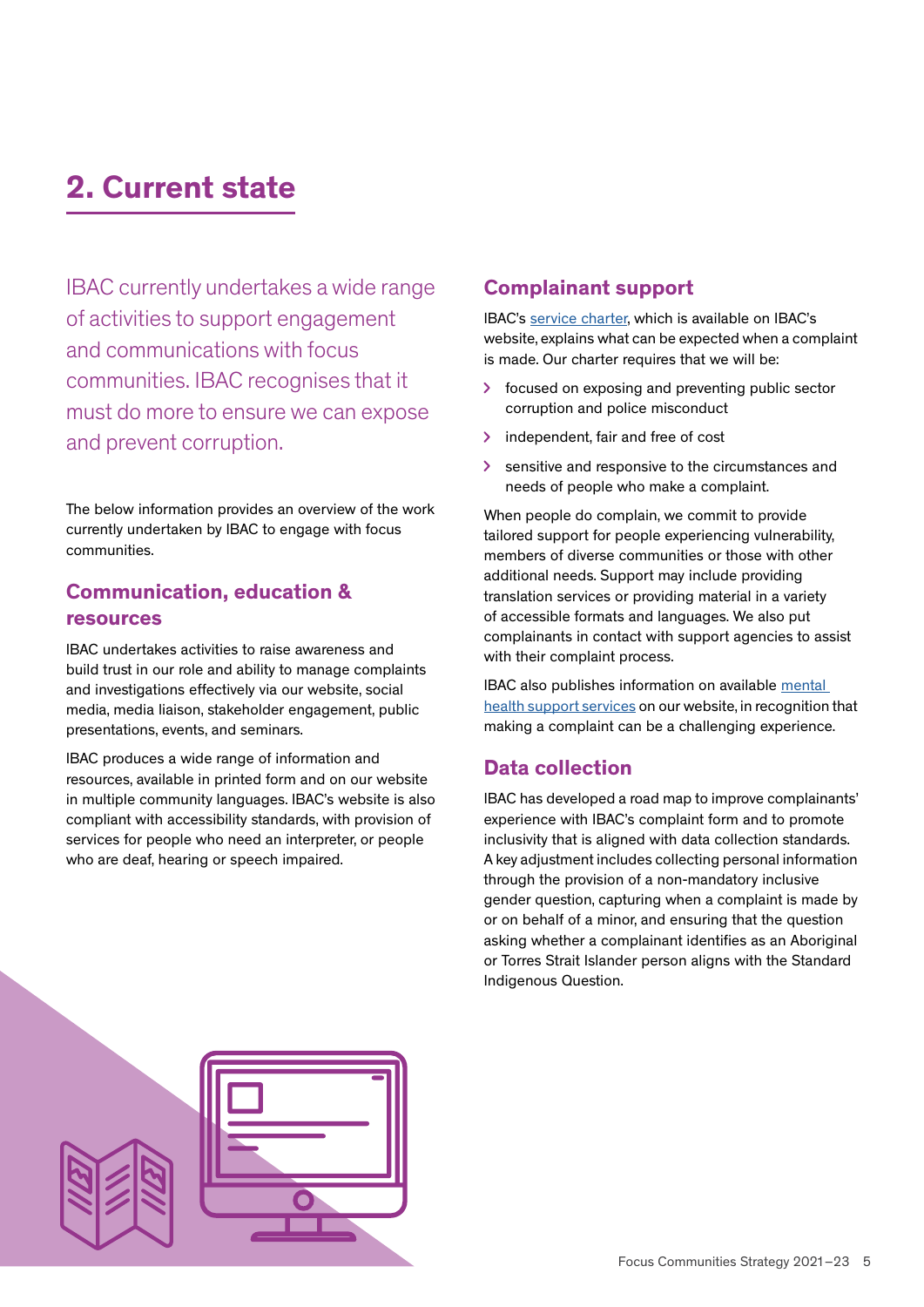#### Research, audits and investigations

IBAC undertakes investigations, research and audit activities that intersect with members of focus communities. Engagement and communication activities following investigations that impact focus communities are undertaken on a case-by-case basis.

#### Organisational and employee development

IBAC has developed a Diversity and Inclusion Statement and Roadmap to outline the organisation's strategy and action plan for how we will build a truly diverse and inclusive workforce over the coming years. Key initiatives under the Diversity and Inclusion Strategy include the provision of Aboriginal cultural awareness training to all staff, developing IBAC's first Reflect Reconciliation Action Plan and developing a three-year Disability Action Plan to explain and strengthen workplace accessibility for people with a disability.

IBAC requires all its employees to undertake mandatory and refresher human rights training. Several employees have also completed Aboriginal cultural awareness training including investigators, assessment and review officers and strategic policy and research officers.

*IBAC requires all its employees to undertake mandatory and refresher human rights training.*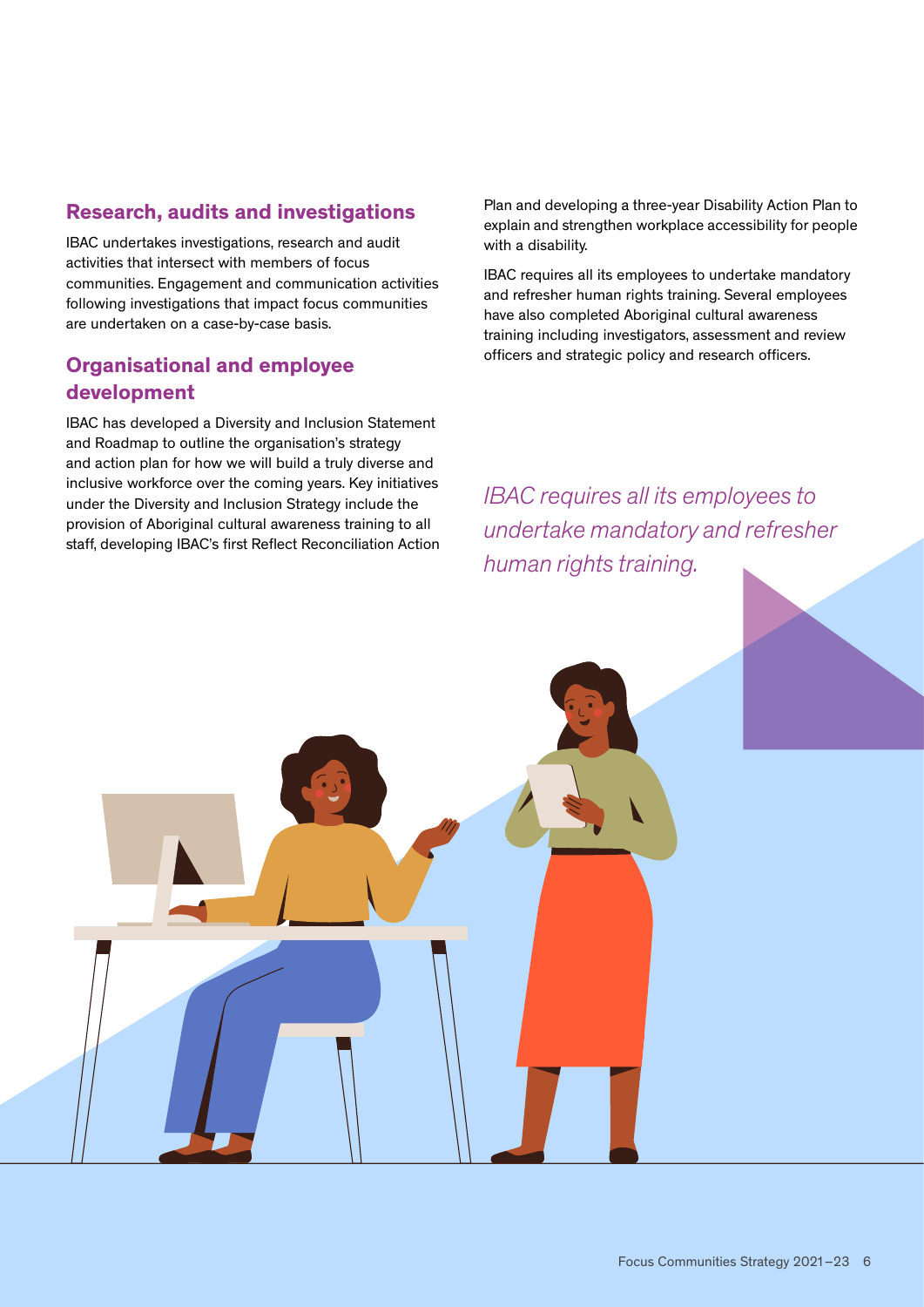

From 2021–2023, IBAC aims to consolidate and increase its approach to working with focus communities.

This includes how we engage and communicate aspects of IBAC's activities including assessment and management of complaints, investigations, and through our targeted prevention and education work.

We understand that to do this we must identify opportunities to strengthen internal processes and practices that influence how we engage and communicate.

IBAC wants to be an organisation that has:

#### ORGANISATIONAL PRACTICES

(policies, processes, knowledge and skills) that provide inclusive and accessible services to the focus communities.

#### ESTABLISHED RELATIONSHIPS

with key representative stakeholders and peak bodies (within government and community) of the focus communities.

#### DEVELOPED A RANGE OF MORE ACCESSIBLE RESOURCES

to help increase awareness and understanding of IBAC with focus communities.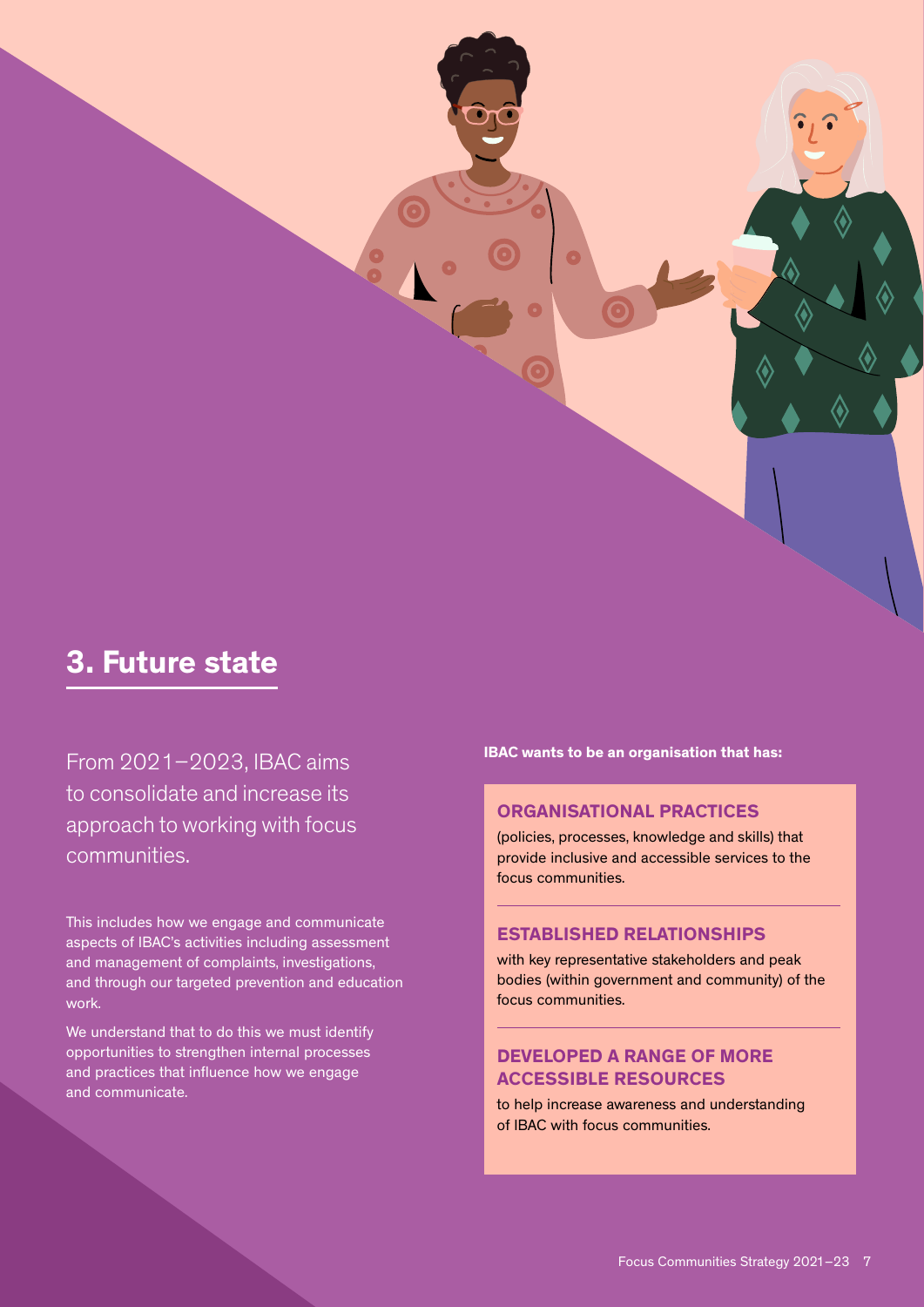# 4. Strategic objectives

The strategic objectives are based on the key themes that emerged from IBAC's consultations about the development of this strategy.

#### OBJECTIVE 01

#### BUILD AWARENESS AND TRUST



of IBAC's role and remit, and in our ability to manage complaints and investigations appropriately and sensitively.

#### OBJECTIVE 02

#### SUPPORT AND TRAIN IBAC OFFICERS

to have the knowledge and skills to provide culturally appropriate, respectful, and inclusive services to community members.

#### OBJECTIVE 03

#### **STRENGTHEN ACCESSIBILITY**

of IBAC's services, engagement, and communications with focus communities.

IBAC recognises that there are mixed levels of awareness and trust of the organisation within and across the focus communities.

Trust is essential for IBAC to have meaningful engagement with focus communities, and awareness of our role and remit is crucial for focus community members to understand what IBAC can and cannot assist with, to avoid frustration and meet expectations.

Objective two aims to ensure IBAC's internal environment is strengthened to meet the needs of our external engagement and communication with focus communities.

*Trust is essential for IBAC to have meaningful engagement with focus communities.*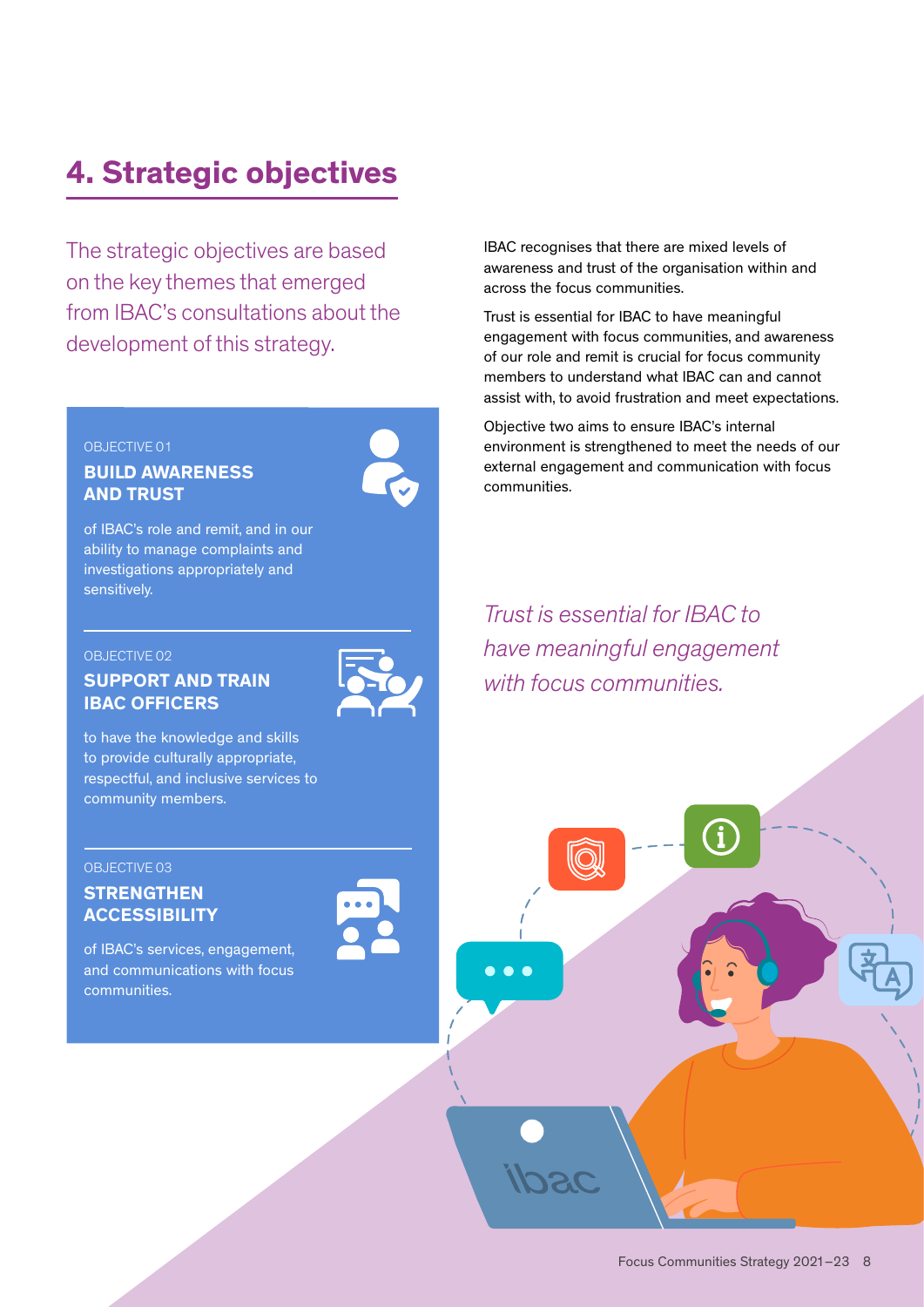# Activities an overview



- 18. Scope information-sharing practices (within legislative boundaries).
- 19. Explore how IBAC can accept complaints via alternative methods.
- 20. Update all external forms and documents in line with audit findings.
- 21. Make further complaint form improvements.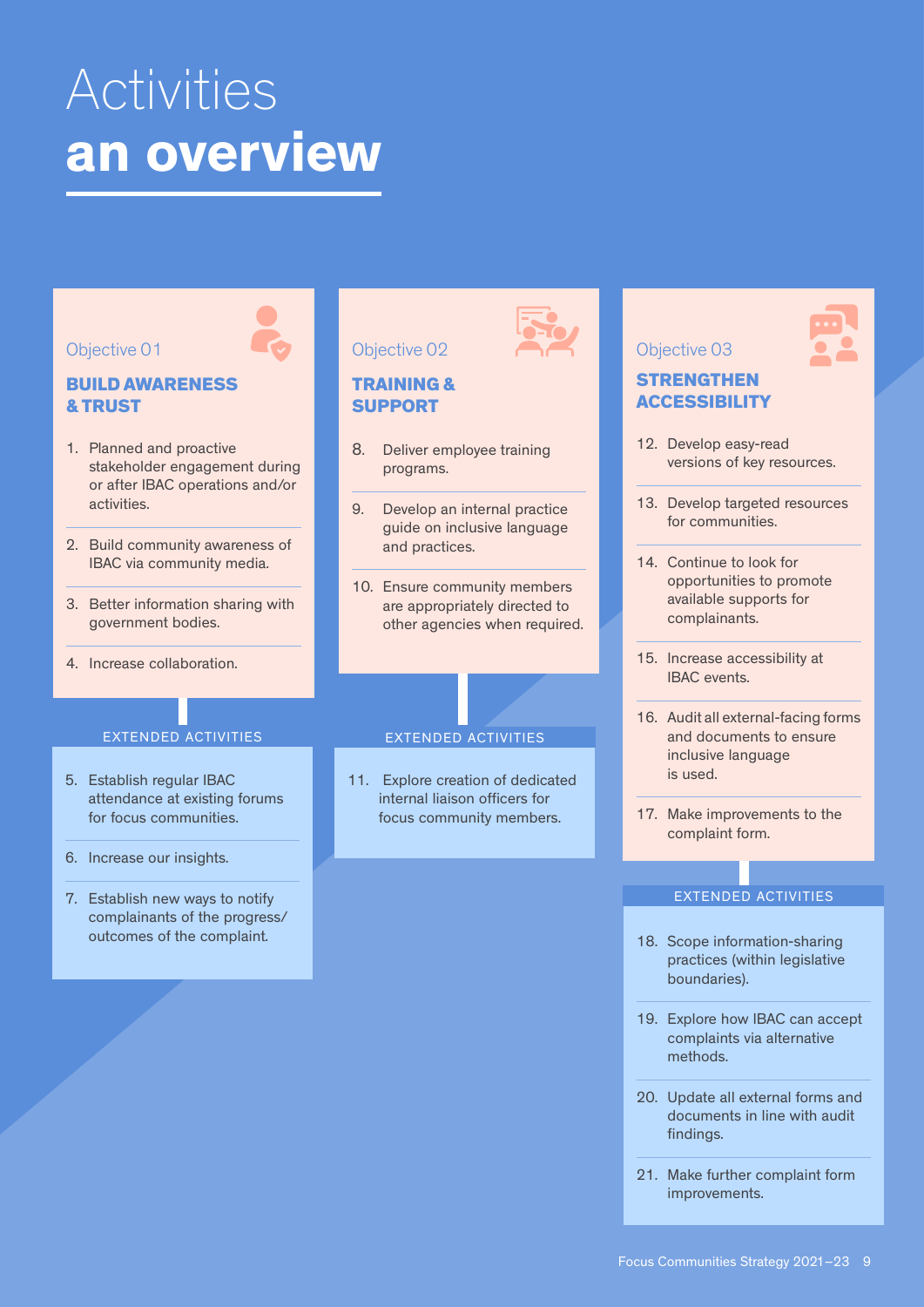# Objective 01

Build awareness and trust of IBAC's role and remit and in our ability to manage complaints and investigations appropriately and sensitively.

#### Activity 2.

#### RAISE COMMUNITY AWARENESS OF IBAC VIA COMMUNITY MEDIA

In the communications planning process, we will seek opportunities to promote IBAC via community radio and other media interviews and advertising. For example, via JOYFM, 3KND, 3ZZZ, and the Star Observer.

### **V** OUTCOME

Better planned communication activities that result in the focus communities having more awareness and understanding of IBAC and more confidence in engaging with IBAC.

#### Activity 3.

#### BETTER INFORMATION SHARING WITH GOVERNMENT BODIES

We will share resources and information about IBAC, corruption prevention and reporting with peak agencies or bodies (government or not-for-profit) that work with or represent focus communities to empower these bodies to inform focus community members better.

### **V** OUTCOME

The public sector and focus communities have more understanding of corruption and IBAC's role, and awareness of how and what to report.

#### Activity 4.

#### INCREASE COLLABORATION

- 1. We will work with Victoria's integrity bodies to co-deliver presentations and jointly attend community forums and events, including those outlined in other activities.
- 2. We will regularly meet (minimum once per year) with peak agencies or bodies (government or not-for-profit) that work with or represent focus communities public sector bodies to gain a deeper understanding of the communities and to identify opportunities for engagement.

### $\mathcal{G}$  OUTCOME

IBAC attendance at more public forums and events.

Increased exposure of IBAC with public sector bodies that work with or represent focus communities that result in further engagement with focus communities or the development of new activities/resources to increase the awareness and understanding of IBAC within the focus communities.

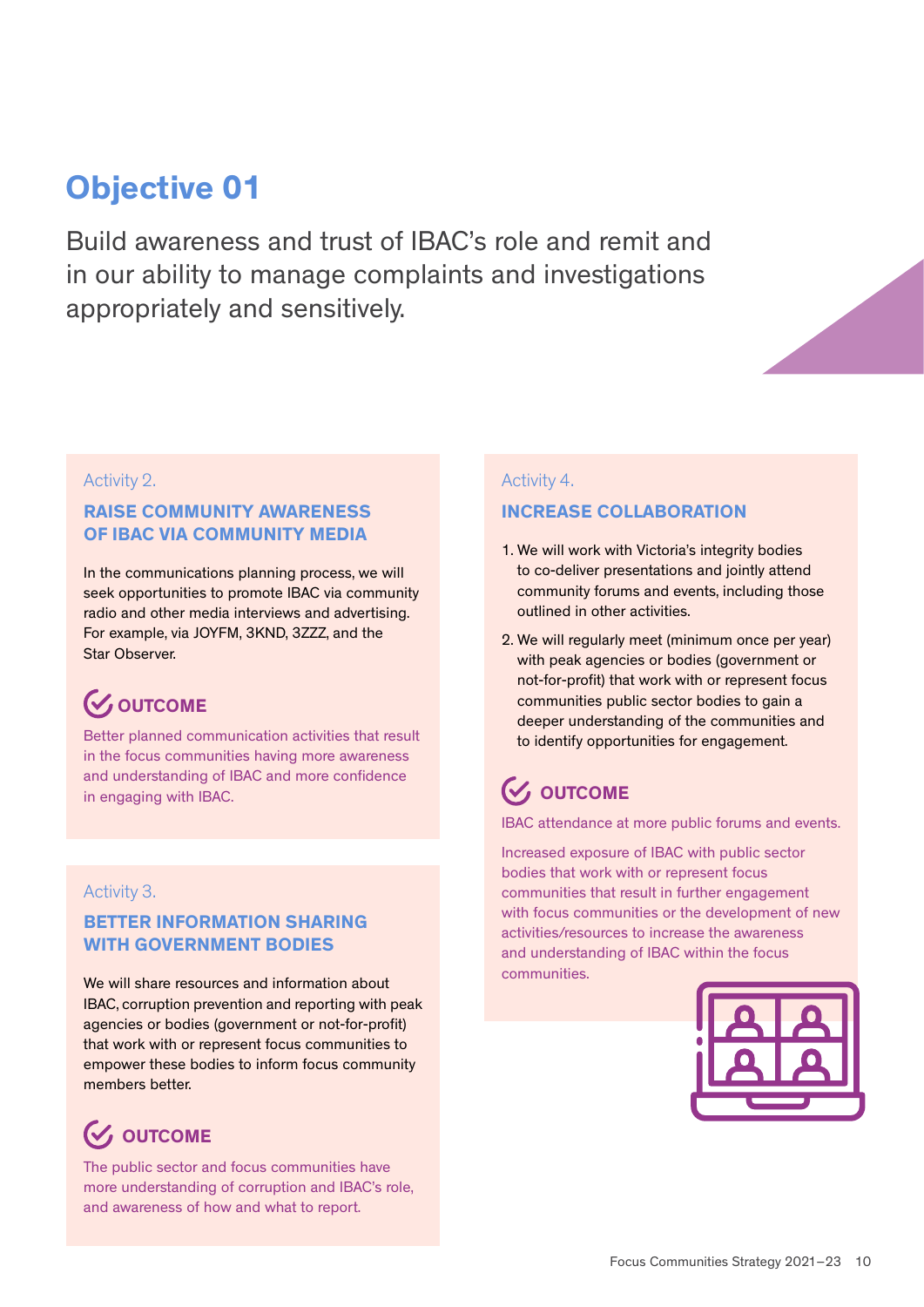### EXTENDED ACTIVITIES

#### Activity 5.

#### ESTABLISH REGULAR IBAC ATTENDANCE AT EXISTING FORUMS FOR FOCUS COMMUNITIES

- 1. We will seek opportunities to participate in existing community events. For example, Midsumma Festival, Pride Marches, NAIDOC celebrations and relevant cultural diversity celebrations.
- 2. We will engage with key stakeholders to discuss opportunities for regular attendance at key forums to hear from and share relevant issues with focus communities. These forums could include:
- $\triangleright$  the Aboriginal Justice Forum.
- **▶ the Victoria Police LGBTIQ+ and Multicultural** Portfolio reference groups.
- > the Victorian Multicultural Commission Regional Advisory Councils.

### **WOUTCOME**

IBAC attendance at more events that will increase our exposure within these communities so that they have more awareness of IBAC and more confidence in engaging with IBAC.

IBAC has a routine and accepted presence in a variety of community forums.

#### Activity 6.

#### INCREASE OUR INSIGHTS

- 1. IBAC survey focus community members through the Perceptions of Corruption survey format, seeking participants through existing forums and communication channels through peak and relevant government bodies.
- 2. We will explore the possibility of a joint survey with other Victorian integrity bodies to gain insight into community understanding of the Victorian integrity system.

# **V** OUTCOME

A report on community perceptions of corruption that includes the views of focus communities, and that provides information for IBAC about community perceptions of IBAC, corruption and the integrity system. This information will inform future work, including for this strategy.

#### Activity 7.

#### ESTABLISH NEW WAYS TO NOTIFY COMPLAINANTS OF THE PROGRESS/ OUTCOMES OF THE COMPLAINT

We will develop a systems approach to better engage and update complainants about the status of their complaint. This could include an online portal, text messages and notifications via IBAC's complaints management system.

### **WOUTCOME**

Improved responsiveness in providing assessment outcomes to community members that empowers the community member to access the advice provided at a time and in a manner suitable and safe for them.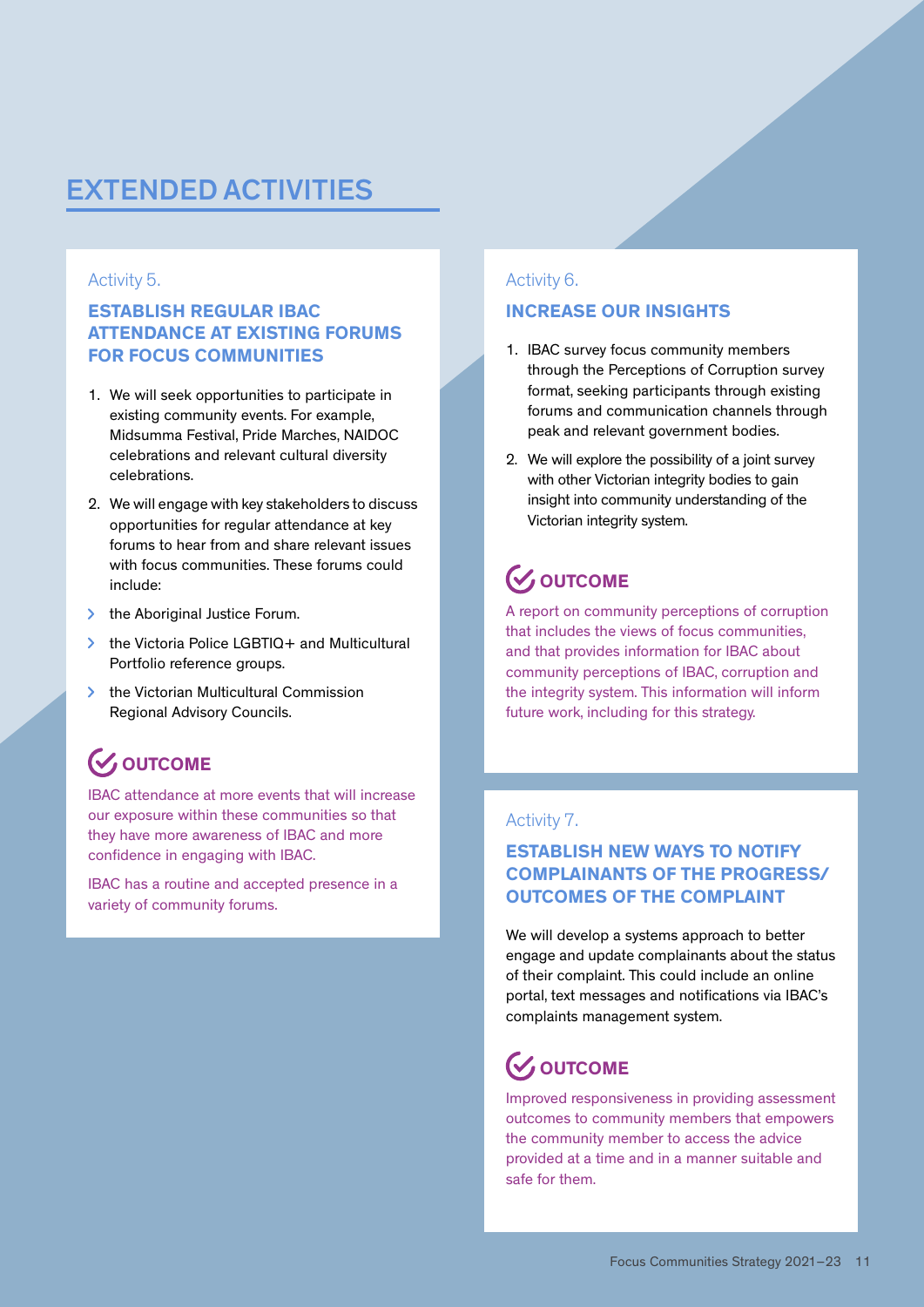# Objective 02

Support and train IBAC officers to have the knowledge and skills to provide culturally appropriate, respectful, and inclusive services to community members.

#### Activity 8.

#### DELIVER EMPLOYEE TRAINING PROGRAMS

The Human Resources and the Diversity and Inclusion Working Group will also deliver LGBTIQ+ awareness and cultural awareness training to all IBAC staff.

IBAC's communications team will attend SCOPE training to improve our capacity to write and produce more accessible information and communication aids.

# **V** OUTCOME

All IBAC officers will have completed training to increase their knowledge and understanding of human rights and cultural diversity.

Relevant staff will have completed SCOPE training to produce more accessible material for our focus communities.

#### Activity 9.

#### DEVELOP AN INTERNAL PRACTICE GUIDE ON INCLUSIVE LANGUAGE AND PRACTICES

ihac <sup>maa</sup>

We will develop new inclusive language chapters in IBAC's existing writing guide, leveraging off the Australian Government Style Manual and Victorian Government inclusive language guides, to provide information and guidance to IBAC officers on how to use culturally appropriate, respectful and inclusive language when interacting with or referring to members of focus communities.

# **V**, OUTCOME

IBAC officers know and understand the appropriate language and practices when interacting with or referring to members of focus communities.

Focus community members have a more inclusive experience when interacting with IBAC.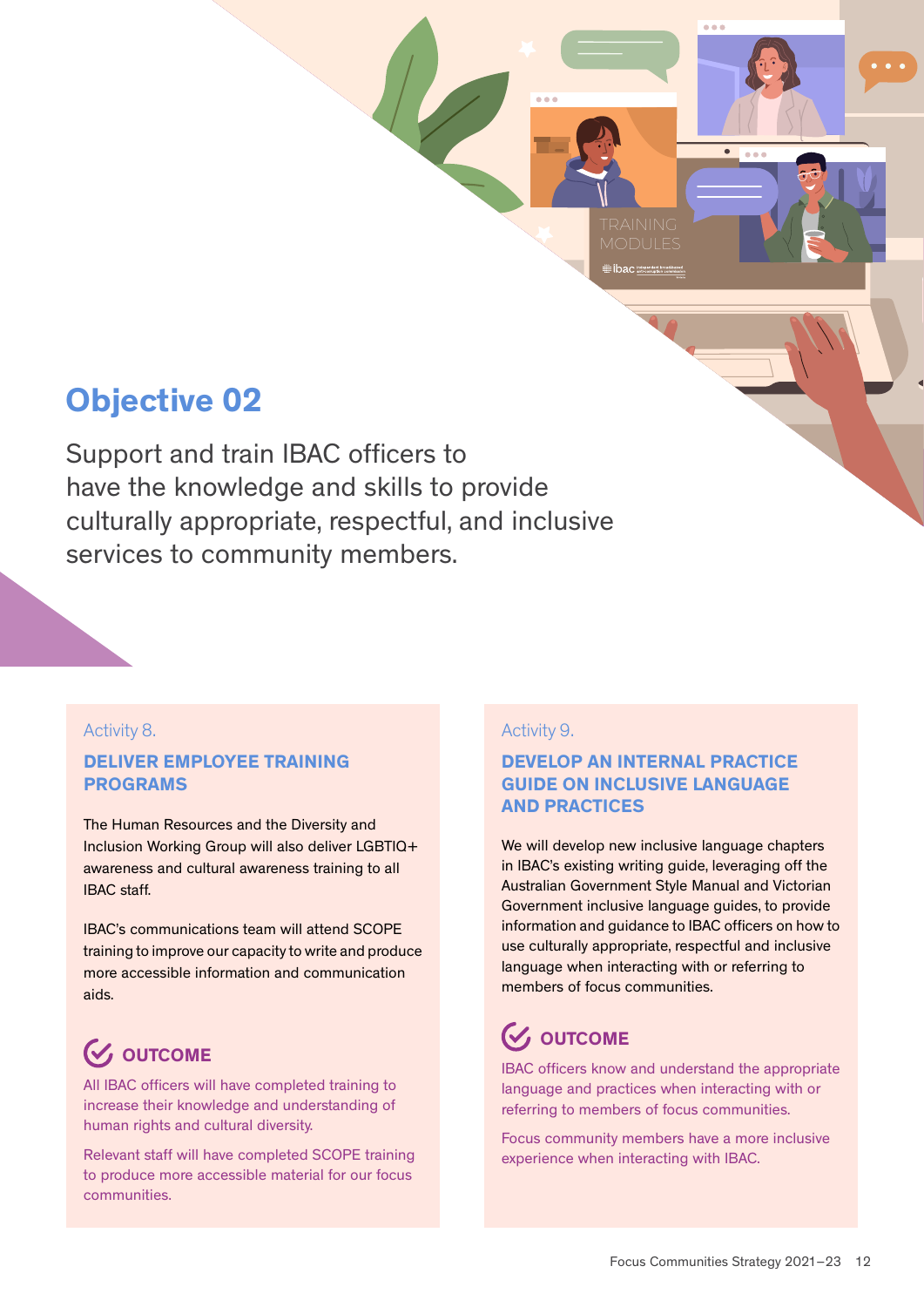#### Activity 10.

#### ESTABLISH A FORMAL PROCESS TO REFER COMMUNITY MEMBERS TO OTHER AGENCIES AS REQUIRED

We will develop a guidance to support and empower Assessment & Review officers to better inform complainants about agencies to go to about their concerns, where it is not a matter IBAC can progress (eg because it will be dismissed or it is outside of IBAC's jurisdiction).

Where appropriate, IBAC may contact the other agency to share relevant information, with the permission of the complainant.

### **V** OUTCOME

Complainant-centric guidance is accessible to all A&R officers to use as guidance to assist all members of the community.

A&R officers are responsive to complainant issues and needs.

### EXTENDED ACTIVITIES

#### Activity 11.

#### EXPLORE CREATION OF DEDICATED CONTACT POINTS AND INTERNAL LIAISON OFFICERS FOR FOCUS COMMUNITY MEMBERS

IBAC will consider whether to create dedicated liaison officers, or dedicated contact points (email) amongst IBAC officers (across the organisation) to be the contact point, at least initially, for focus community members to contact.



At a minimum, dedicated contact points (email addresses) could be established to handle enquiries from members of our focus communities.

Over time, IBAC may train dedicated IBAC staff to have the skills and knowledge to provide (culturally) appropriate support for focus community members.

Focus community members receive (culturally) appropriate guidance and feel supported to make a complaint to IBAC.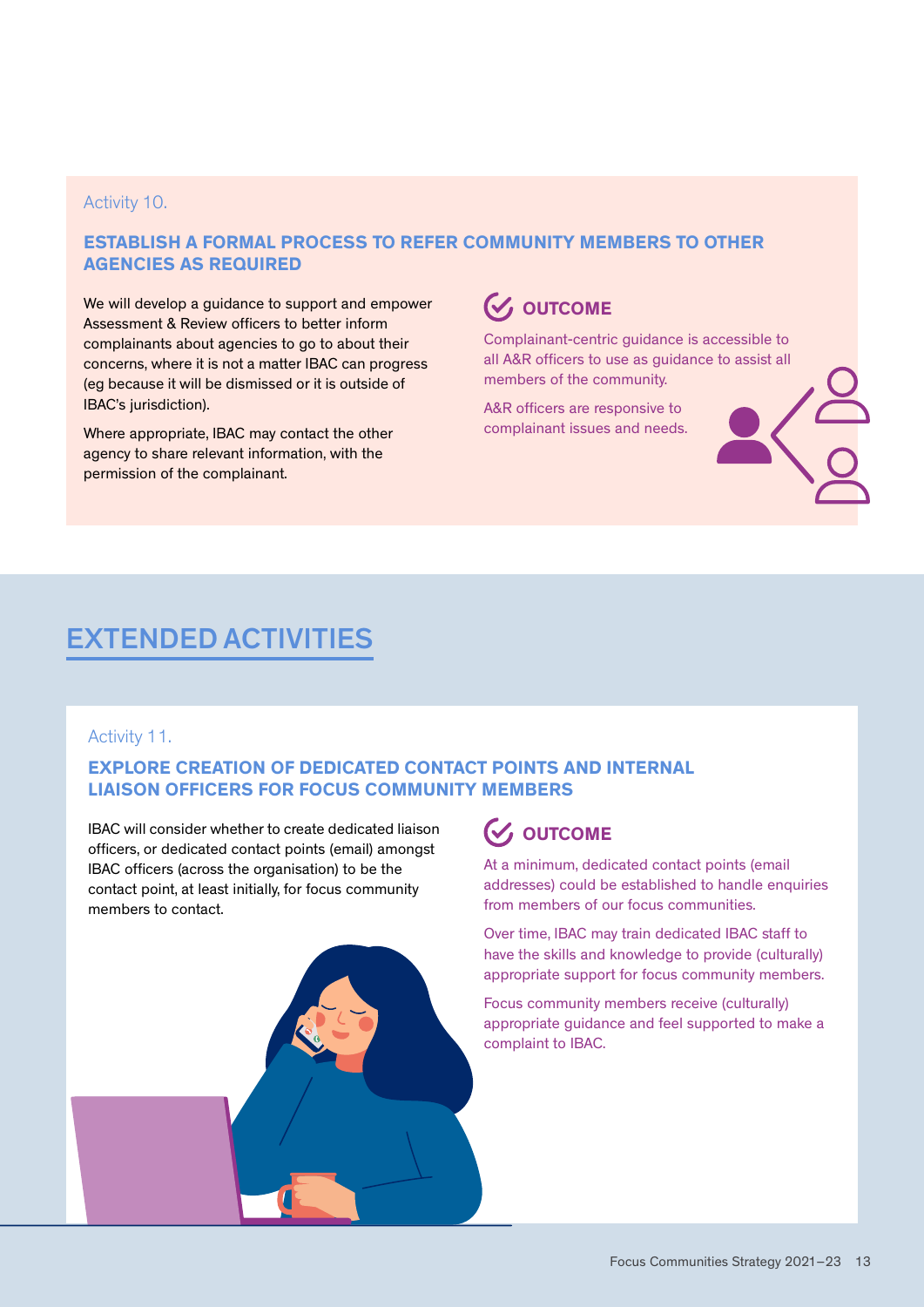# Objective 03

Strengthen accessibility of IBAC's services, engagement, and communications with focus communities.

#### Activity 12.

#### DEVELOP EASY-READ VERSIONS OF KEY RESOURCES

We will work with SCOPE to develop and publish easy-read versions of key website resources such as information sheets and factsheets that are concise, easy to understand, use simple language and include appropriate images to support key messages.

### **W** OUTCOME

Key existing resources are produced in easy-read versions and all key future resources have an easy-read version produced.

We will see an improved engagement with easy to read materials online and an increase in contact or reporting from focus communities.

#### Activity 13.

#### DEVELOP TARGETED RESOURCES FOR COMMUNITIES

At the commencement of investigations or other activities, we will identify if focus communities are impacted and plan if targeted communications will be required to address the needs of the impacted community.

We will develop and publish targeted, accessible resources for focus communities that are culturally appropriate, easy to read, use inclusive language and address community needs or concerns.

We will also explore ways of enabling these resources to be shared by community members via non-traditional media.

### $\mathcal{G}$  OUTCOME

The communications plan process will include proactive identification of impacted focus communities and include the development of relevant targeted resources.

We will see improved engagement with targeted materials online and an increase in contact and/or reporting from focus communities.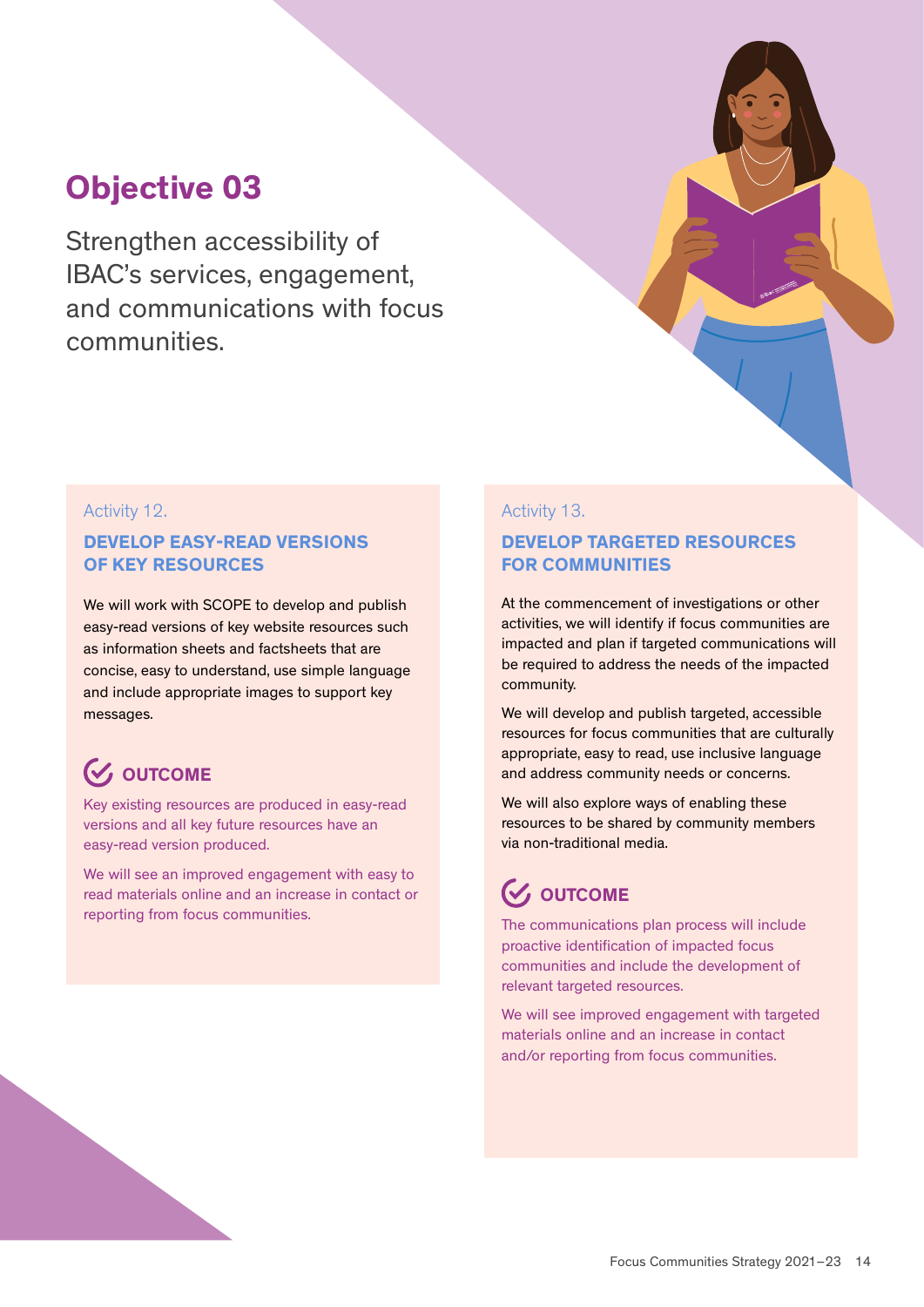#### Activity 14.

#### CONTINUE TO LOOK FOR OPPORTUNITIES TO PROMOTE AVAILABLE SUPPORTS FOR COMPLAINANTS

We will develop a communications plan that will aim to better communicate the available supports for complainants via our website, social media and through direct interaction with complainants.

# **V** OUTCOME

Development of a two-year communications plan to increase the awareness of supports available to complainants and a greater satisfaction with the level of support provided.



#### Activity 15.

#### INCREASE ACCESSIBILITY AT IBAC EVENTS

We will improve accessibility by mandating live captioning and subtitles for all external virtual events, event recordings and videos.

We will consider the use of AUSLAN for large events.

We will continue to show our respect for Traditional Owners and the continuing connection of Aboriginal and Torres Strait Islander peoples to Country by incorporating an acknowledgement of country into all face-to-face and virtual event materials.

# **V** OUTCOME

All IBAC staff will pay their respect to Traditional Owners by embracing the acknowledgement of country in any events they participate in as facilitators, presenters, guest speakers and panellists.

All public IBAC events, event recordings and video resources will include live captions and subtitles.

#### Activity 16.

#### AUDIT ALL EXTERNAL-FACING FORMS AND DOCUMENTS TO ENSURE INCLUSIVE LANGUAGE IS USED

To ensure IBAC is accessible, we will audit all external-facing forms and documents available to ensure inclusive language is used. For example, forms, website information and fact sheets.

# **(V, OUTCOME**

A comprehensive list of relevant material is prepared, with clear direction on which documents should be prioritised for updates.

#### Activity 17.

#### MAKE IMPROVEMENTS TO THE COMPLAINT FORM

We will undertake enhancements to the IBAC's complaints form to make it easier for complainants to understand and use, and to promote inclusivity that is aligned with data collection standards. This includes:

- Replacing the question about biological sex with a non-mandatory inclusive gender question.
- Updating the Aboriginal and Torres Strait Islander identity questions to align with the ABS Standard Indigenous Question.
- > Collecting data on complaints made by or on behalf of a minor.

### $\mathcal G$ , OUTCOME

We will see increased contact and/or reporting from focus communities or advocates on behalf of members of focus communities.

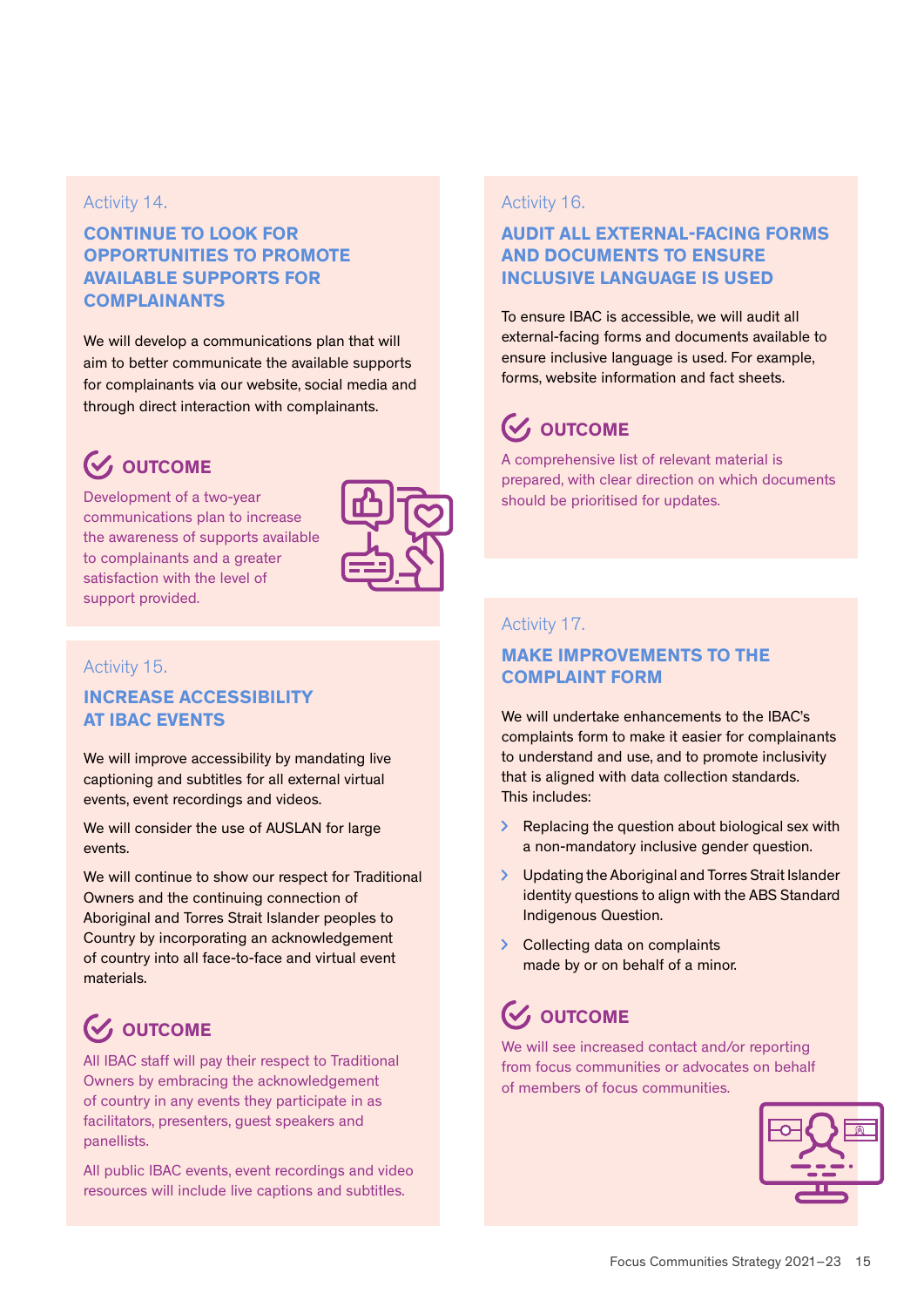### EXTENDED ACTIVITIES

#### Activity 18.

#### SCOPE INFORMATION-SHARING PRACTICES (WITHIN LEGISLATIVE BOUNDARIES)

We will scope work with relevant stakeholders to scope the opportunities, risks, and benefits to share de-identified complaints and allegations data trends between agencies.

### $\mathcal{C}$  OUTCOME

We will have more information available to inform IBAC's strategic intelligence activities on police misconduct. We will also have improved understanding about who is not reporting to IBAC and the nature of the issues being experienced.

#### Activity 19.

#### EXPLORE HOW IBAC CAN ACCEPT COMPLAINTS VIA ALTERNATIVE METHODS BEYOND WRITTEN **SUBMISSION**

- **▶ We will engage with external stakeholders to** scope alternative complaint taking mechanisms.
- We will develop and clearly communicate a policy on the alternative methods for complaint making, including the circumstances in which the alternative methods can be used.
- **We will publicly communicate the policy** eg via campaigns or engagement with relevant stakeholders.

# $\mathcal{C}$  OUTCOME

IBAC can receive more complaints via multiple channels.

Focus community members submit more complaints.

#### Activity 20.

#### UPDATE ALL EXTERNAL FORMS AND DOCUMENTS IN LINE WITH AUDIT FINDINGS

We will update all external-facing forms and documents in line with audit findings and recommendations (see activity 16).

### **V** OUTCOME

All documents prioritised for updates will be reviewed and updated in line with the audit findings and recommendations and signed off by relevant business units.

#### Activity 21.

#### MAKE FURTHER COMPLAINT FORM IMPROVEMENTS

We will make it easier for complainants to understand and submit complaints. This could include:

- **>** Providing information about translation support at the top of the 'Make a complaint' webpage.
- $\sum$ Reviewing the mandatory and optional fields in line with privacy and human rights laws and best practice.
- $\sum$ Undertaking a plain language review and update of the online and printable PDF forms.

### $\mathcal{U}$ , OUTCOME

We will see increased contact and/or reporting from focus communities or advocates on behalf of members of focus communities.

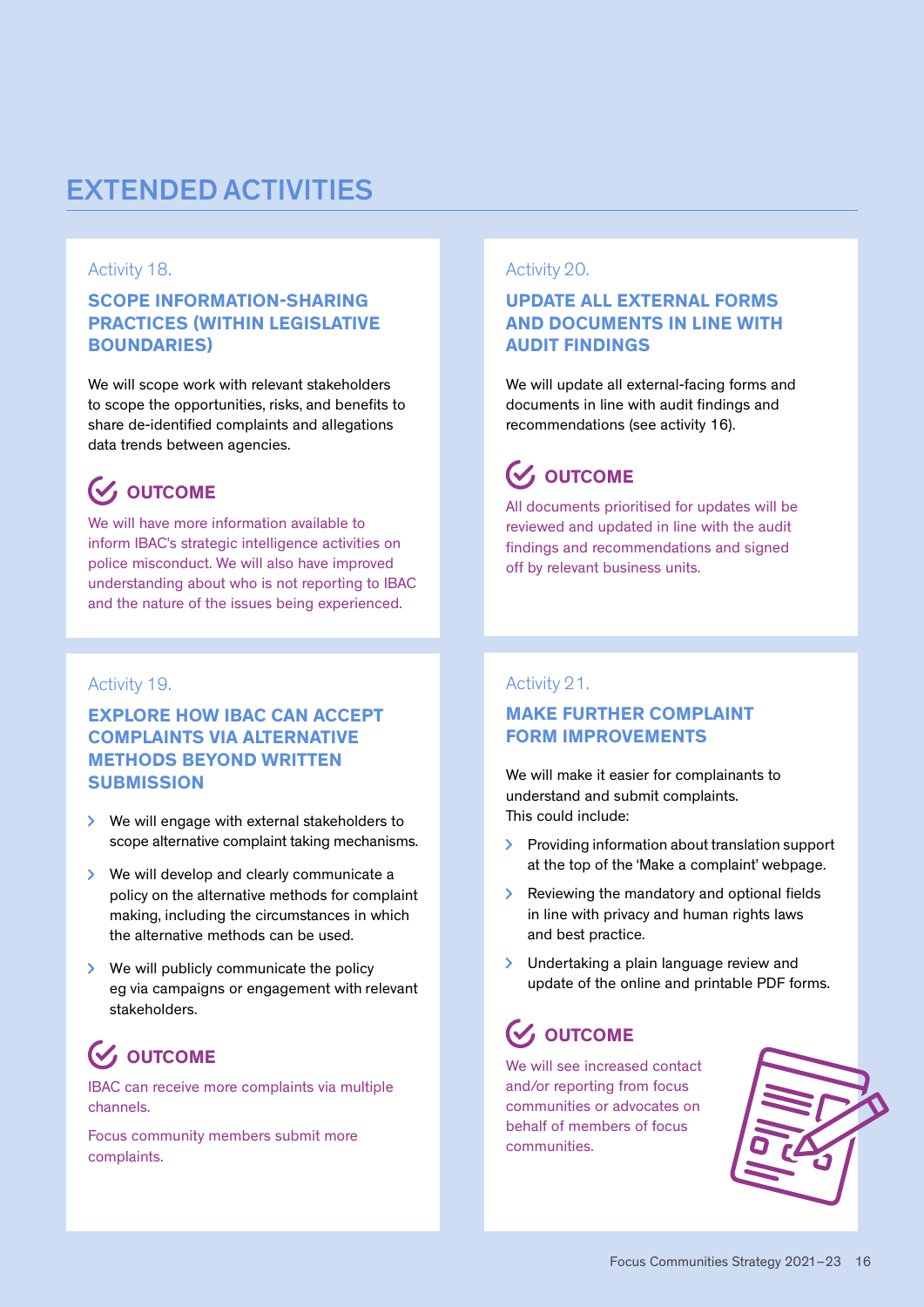# 5. Implementation

#### **Governance**

IBAC will establish a governance framework to drive accountability for implementation of this strategy. IBAC will:

- G Allocate an executive sponsor
- $\&$  Appoint the Deputy Commissioners as the relationship owners
- G Create an Implementation Working Group
- $\bullet$  Liaise with the Diversity and Inclusion Working Group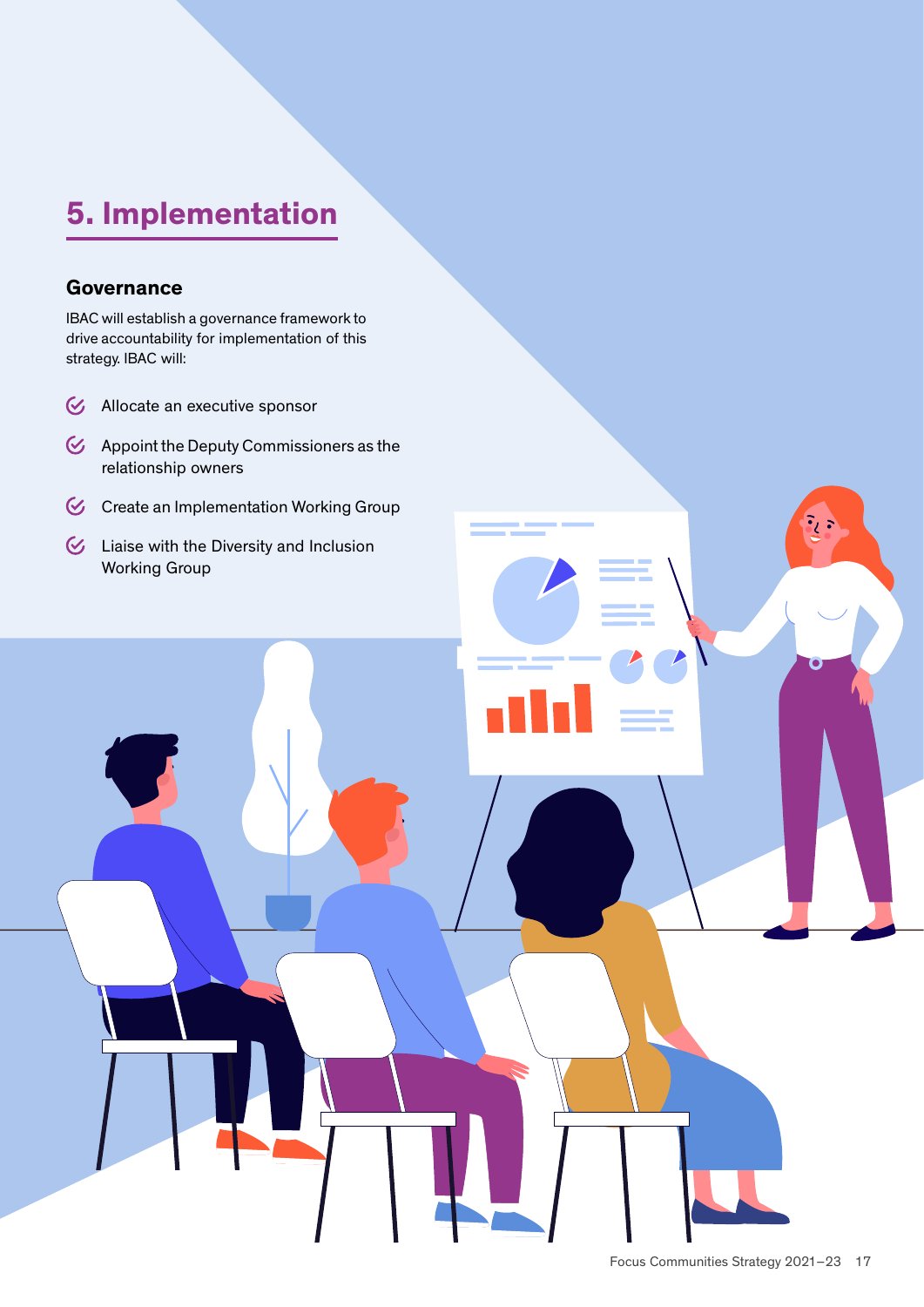# 6. Evaluation

An important element of this strategy is to monitor its effectiveness over time and the impact for focus communities.

The performance of this strategy is assessed against three broad measures of success. These measures also align with the three strategic objectives.

#### TRUST & LEGITIMACY

> Level of trust in IBAC and the agency's ability to prevent and expose corruption and police misconduct.



- > Awareness about IBAC's role and the broader Victorian integrity system.
- Stakeholder and community perceptions of and confidence in IBAC and the agency's ability to appropriately and sensitively handle complaints.

#### SERVICE DELIVERY QUALITY

> Quality of IBAC's services, activities and products.



- > Relevance of IBAC's services, activities and products.
- Stakeholder and community perceptions of IBAC's services, activities and products.

#### **EFFICIENCY**

> Knowledge of officers about the needs of focus community members and stakeholders.



- > Confidence of officers in interacting with and addressing the needs of focus community members and stakeholders.
- Organisational practices that build the agency's internal capability to address the needs of focus community members and stakeholders.